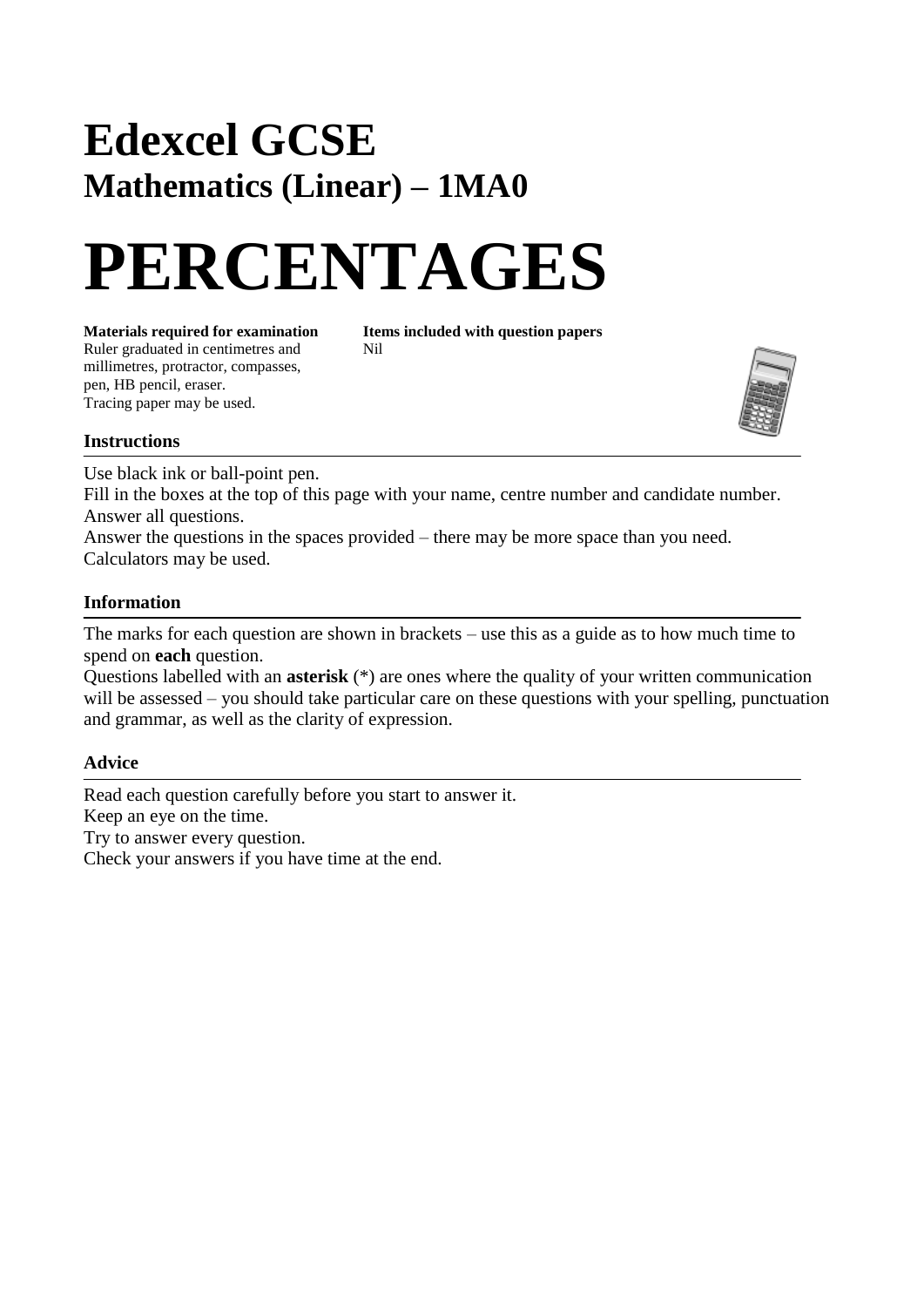**1.** Wayne bought an engagement ring for Tracy. Wayne bought an engagement ring for Tracy.<br>The total cost of the ring was £420 **plus** VAT at  $17^{-2}$ %.



(a) Work out the cost of the ring.

£ ………………………… **(2)**

Wayne invited 96 people to an engagement party. Only 60 of the people invited came to the party.

(b) Express 60 as a percentage of 96.

………………………… % **(2) (Total 4 marks)**

**2.** A doctor has 12 000 patients.

4560 of these patients are male.

What percentage of these patients are **female**?

................................. %

**(3) (Total 3 marks)**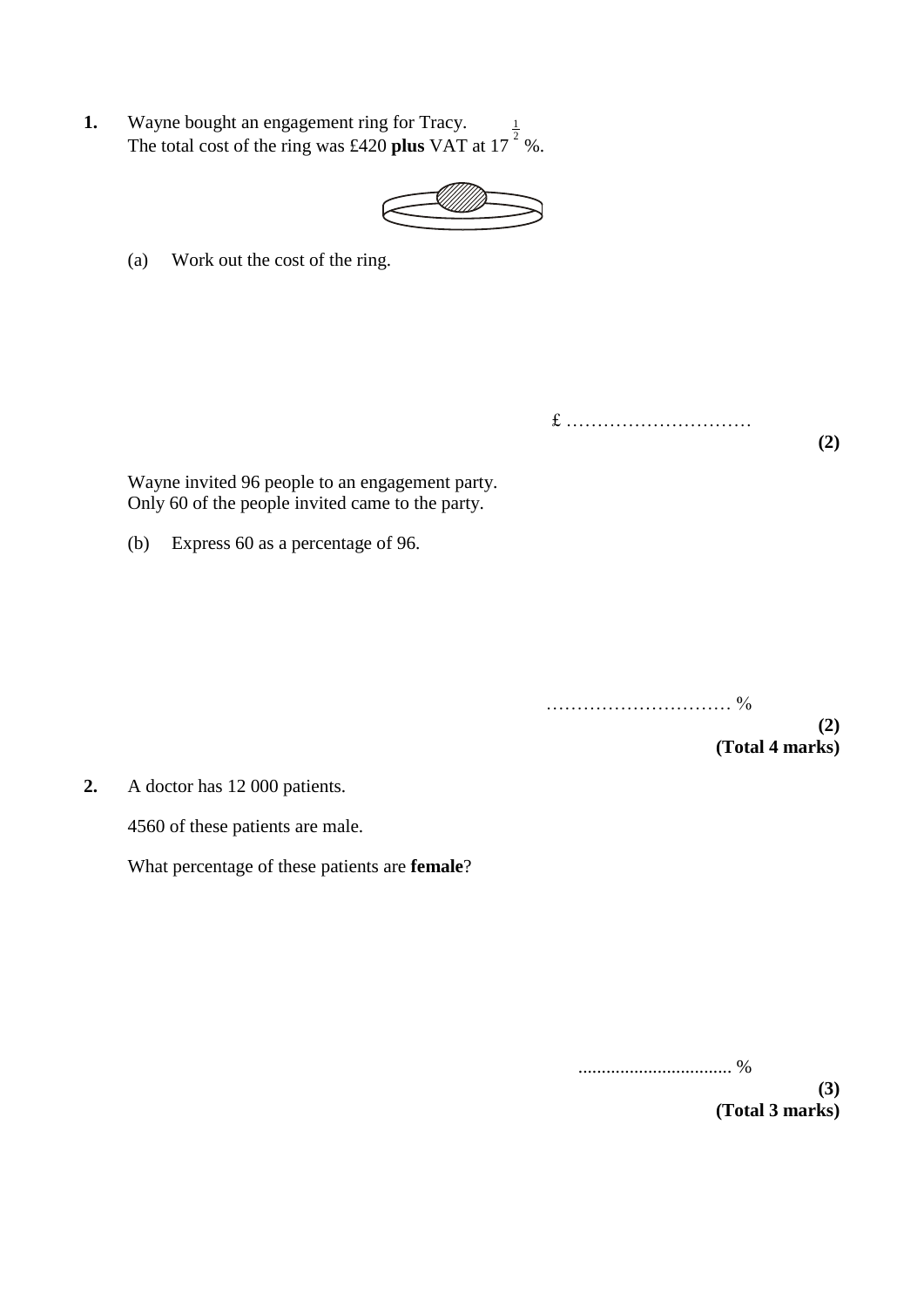**3.** Martin had to buy some cleaning materials. The cost of the cleaning materials was £64.00 plus VAT at 17  $2\%$ . 1

Work out the total cost of the cleaning materials.

£ ....................... **(Total 2 marks)**

**4.** There are 800 students at Prestfield School. 45% of these 800 students are girls.

(a) Work out 45% of 800

..........................

**(2)**

There are 176 students in Year 10.

(b) Write 176 out of 800 as a percentage.

......................% **(2)**

**(Total 4 marks)**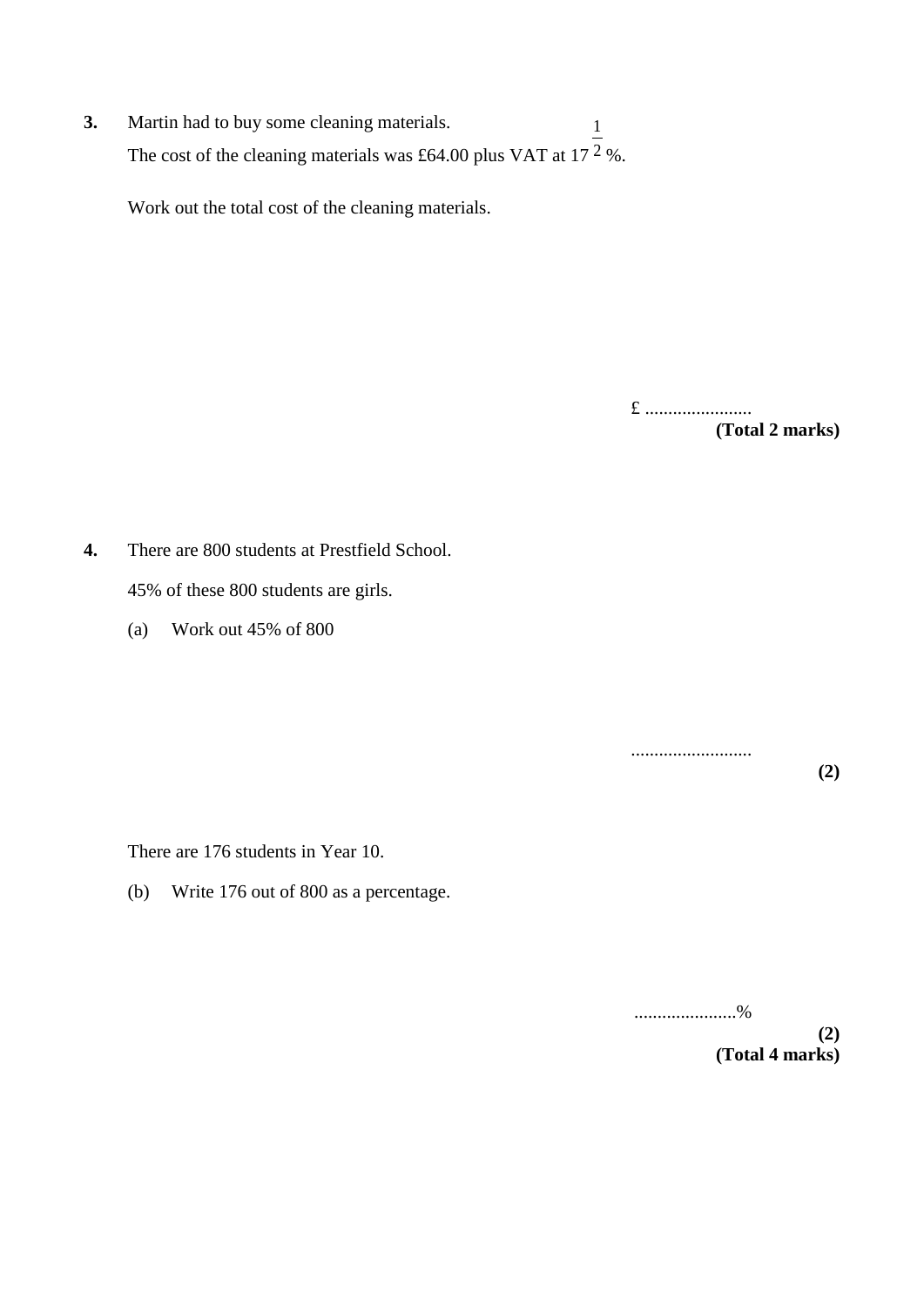**5.** Alistair sells books.

He sells each book for £7.60 plus VAT at 17  $\frac{1}{2}$  %. 2 1

He sells 1650 books. Work out how much money Alistair receives.

> £……………………. **(Total 4 marks)**

**6.** A hotel has 56 guests. 35 of the guests are male.

(a) Work out 35 out of 56 as a percentage.

.................................. %

**(2)**

40% of the 35 male guests wear glasses.

(b) Write the number of male guests who wear glasses as a fraction of the 56 guests. Give your answer in its simplest form.

> .................................... **(4) (Total 6 marks)**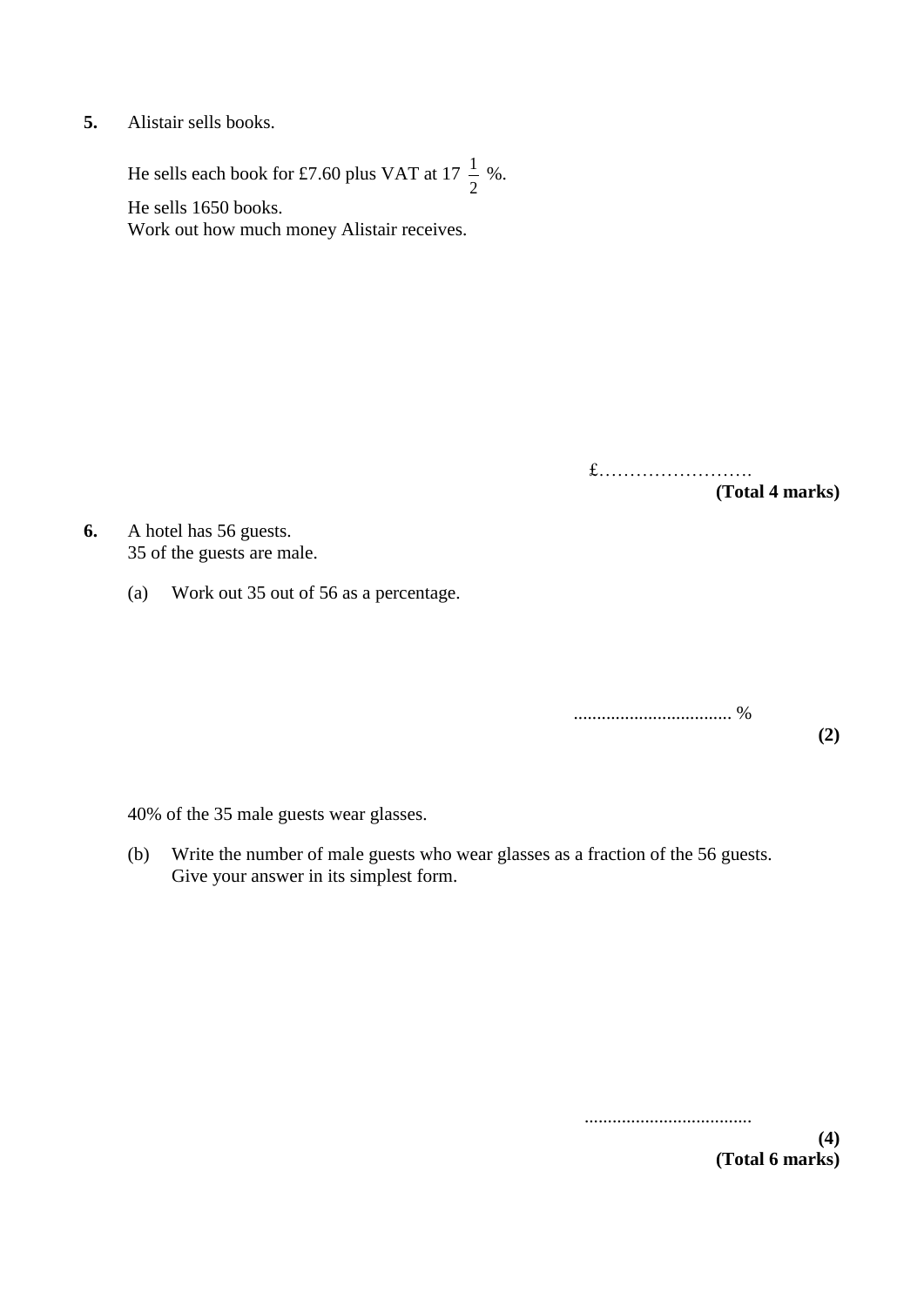- **7.** The cost of a compact disc holder is 25p. John has £15 to spend.
	- (a) What is the greatest number of compact disc holders that John can buy for £15?

...........................

A compact disc player costs £50 plus 17½% VAT.

(b) Calculate the total cost of the compact disc player.



£ ...........................

**(3) (Total 6 marks)**

**(3)**

**8.** Work out 28% of £85 000

£ ..................................

**(Total 2 marks)**

**9.** Work out 45% of 800

............................ **(Total 2 marks)**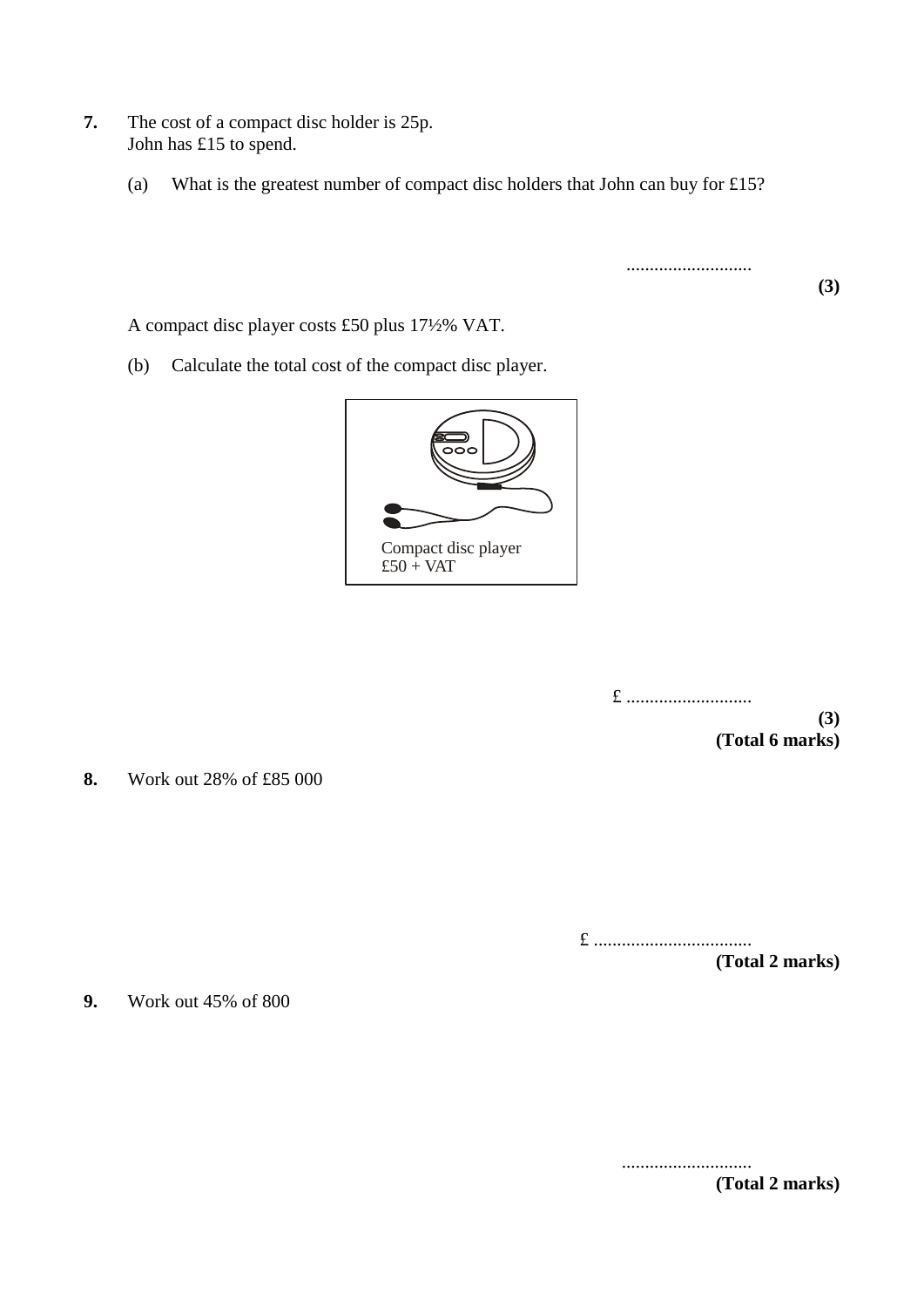**10.** Bytes is a shop that sells computers and digital cameras.

In 2003, Bytes sold 620 computers. In 2004, Bytes sold 708 computers.

Work out the percentage increase in the number of computers sold.

Give your answer to an appropriate degree of accuracy.

**11.** Calculate 36% of £4500

£ ………………... **(Total 2 marks)**

**(4)**

..................................... %

**12.** In April 2004, the population of the European Community was 376 million.

In April 2005*,* the population of the European Community was 451 million.

Work out the percentage increase in population. Give your answer correct to 1 decimal place.

> ..................................% **(Total 3 marks)**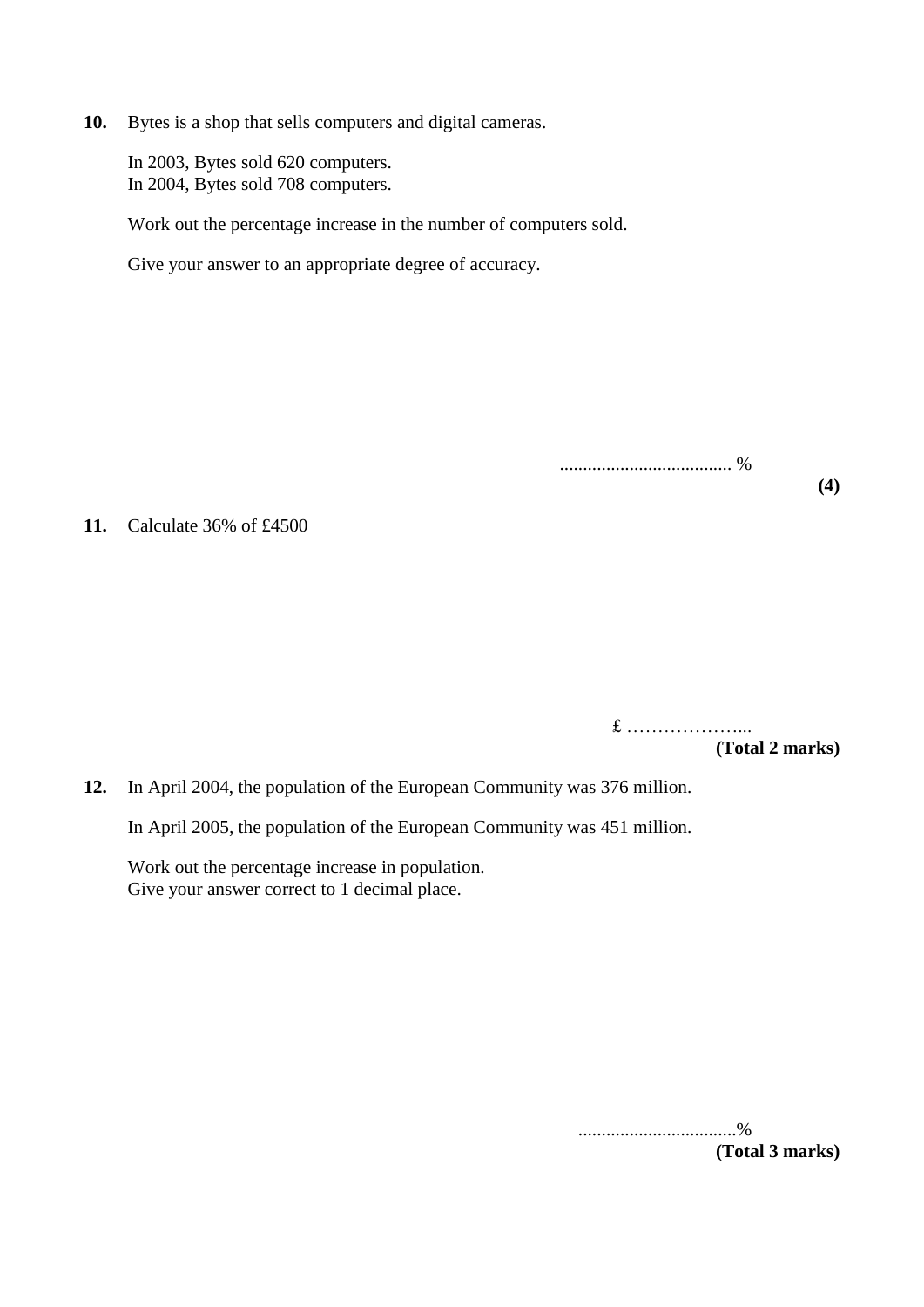**13.** The cost of a radio is the list price plus VAT at  $17\frac{1}{6}$ %. 2  $17\frac{1}{2}$ 

The list price of a radio is £240

Work out the cost of the radio.

£ .................................. **(Total 3 marks)**

**14.** Linda's mark in a maths test was 36 out of 50

Find 36 out of 50 as a percentage.

............................. % **(Total 2 marks)**

**15.** Ann buys a dress in a sale. The normal price of the dress is reduced by 20%. The normal price is £36.80

Work out the sale price of the dress.

£ ..........................

**(Total 3 marks)**